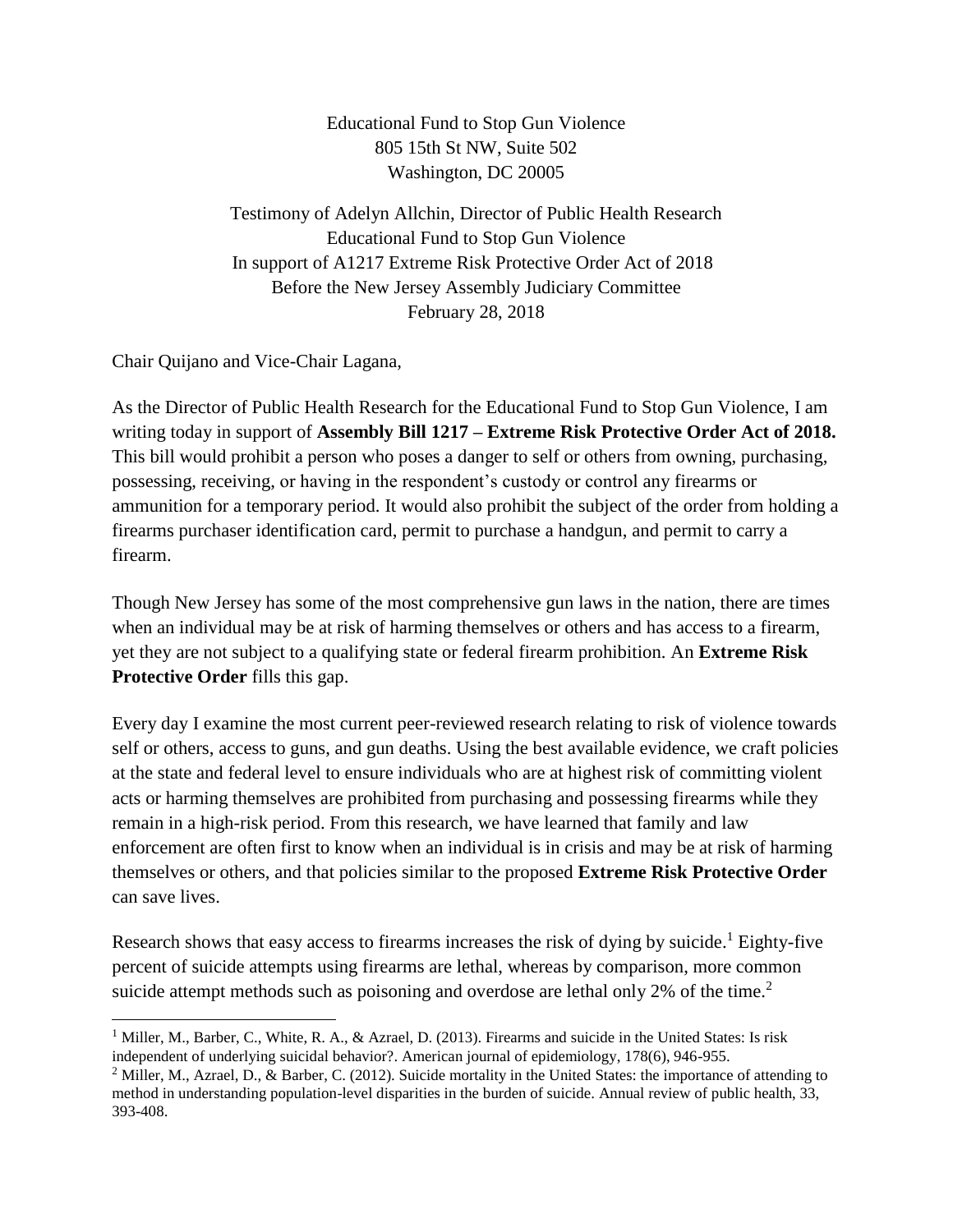Consequently, reducing access to firearms increases the probability that an individual in crisis will survive a suicide attempt.

Research also shows that temporarily restricting access to firearms to individuals at a high risk of dangerous behavior is an effective policy. Notably, an evaluation of Connecticut's risk warrant law (a law similar to the proposed legislation) estimated that for every 10 to 20 risk warrants issued, one life is saved. Suicidality or self-injury was listed as a concern in greater than 61% of cases when information was available. Moreover, nearly one-third of risk warrant subjects received treatment in the public behavioral health system in the year following the issuance of a risk-warrant.<sup>3</sup> This means that temporary risk-based firearms removal policies can not only save lives, but can also serve as a catalyst for individuals to receive desperately needed mental health and substance use disorder treatment.

The proposed **Extreme Risk Protective Order** legislation is based on a policy recommendation from the Consortium for Risk-Based Firearm Policy (Consortium), a group of the nation's leading researchers, practitioners, and advocates in gun violence prevention and public health. Developed in 2013 after the shooting at Sandy Hook Elementary, the report by the Consortium recommends Extreme Risk Protective Orders (known as Gun Violence Restraining Orders in the report) as a state-level strategy to reduce firearm violence towards self or others.<sup>4</sup> And we agree wholeheartedly with this recommendation. The evidence is clear: access to guns while an individual is in crisis can create a deadly situation.

The proposed bill requires that firearms be temporarily removed for the duration of an **Extreme Risk Protective Order** to address this dangerous time where individuals are at a high risk of harming themselves or others. As the risk of violence diminishes and the order expires, the respondent may request the return of their firearms.

The cost of doing nothing is too great to bear. Over the last decade (2007-2016), 1794 people from New Jersey died by firearm suicide.<sup>5</sup> The map on the following page shows the extent of firearm suicide in New Jersey from 2008-2014. The counties with the highest rates of firearm suicide during this time include: Sussex, Warren, Atlantic, Cape May, and Salem.

 $\overline{a}$ 

<sup>3</sup> Swanson, JW, Norko, M, Lin, HJ, Alanis-Hirsch, K, Frisman, L, Baranoski, M, Easter, M, Gilbert, A, Swartz, M, & Bonnie, RJ. Implementation and Effectiveness of Connecticut's Risk-Based Gun Removal Law: Does it Prevent Suicides? (August 24, 2016). Law and Contemporary Problems. Available at SSRN: http://ssrn.com/abstract=2828847

<sup>4</sup> Consortium for Risk-Based Firearm Policy. (2013). Guns, Public Health, and Mental Illness: An Evidence-Based Approach to State Policy. Available: http://efsgv.wpengine.com/wp-content/uploads/2014/10/Final-State-Report.pdf

<sup>5</sup> National Center for Injury Prevention and Control, CDC. Fatal Injury Reports 2007-2016, for National, Regional, and States (RESTRICTED). Retrieved February 26, 2018 from https://www.cdc.gov/injury/wisqars/